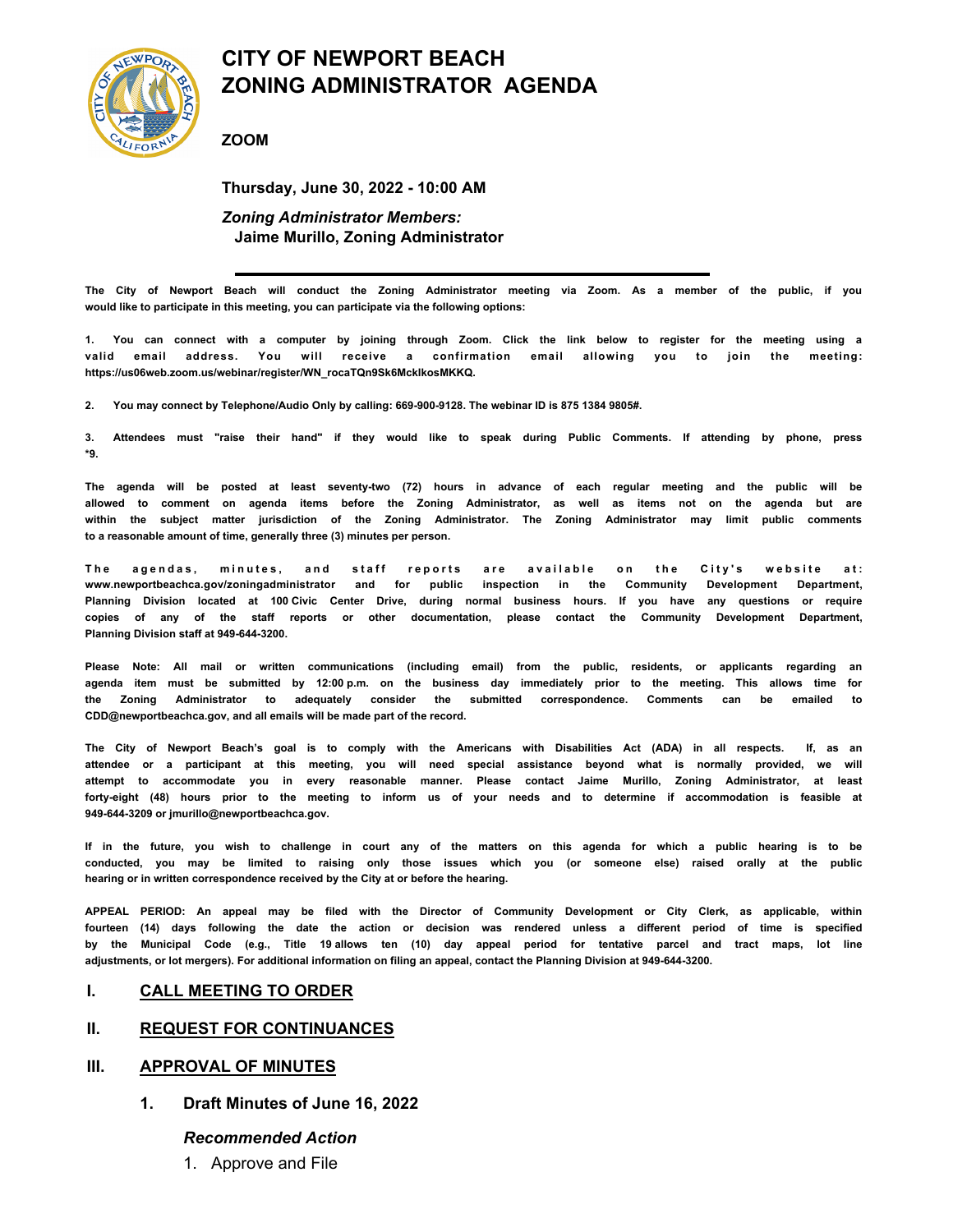## [Draft Minutes of June 16, 2022](http://newportbeach.legistar.com/gateway.aspx?M=F&ID=e7635743-33c5-4835-93bf-33615933c118.pdf)

#### **IV. PUBLIC HEARING ITEMS**

**925 Via Lido Soud, LLC Bulkhead Coastal Development Permit No. CD2022-009 and Staff Approval No. SA2022-004 (PA2022-025) Site Location: 925 Via Lido Soud 2.**

# *Project Summary*

A request for a coastal development permit to construct a new bulkhead within private property along the U.S. Bulkhead line at 925 Via Lido Soud, where there is currently no shoreline protective device to protect existing development on the property. The proposed bulkhead coping would reach 8.75 feet NAVD88 with a stem wall up to 13.5 feet NAVD88 to match the height of adjacent bulkheads on either side. The bulkhead construction would require additional ancillary structures such as deadmen and tiebacks. All work will be performed from the landside of the U.S. Bulkhead Line. The project also includes a staff approval for a grade determination to establish grade for the purposes of measuring height. The proposed grade determination would allow the subject property to construct improvements at a height consistent with the two adjacent properties.

## *Recommended Action*

- 1. Conduct a public hearing;
- 2. Find this project exempt from the California Environmental Quality Act (CEQA) pursuant to Section 15303 under Class 3 (New Construction or Conversion of Small Structures) of the CEQA Guidelines, California Code of Regulations, Title 14, Division 6, Chapter 3, because it has no potential to have a significant effect on the environment; and
- 3. Adopt Draft Zoning Administrator Resolution No. \_ approving Coastal Development Permit No. CD2022-009 and Staff Approval No. SA2022-004.

[ITEM NO. 2 STAFF REPORT](http://newportbeach.legistar.com/gateway.aspx?M=F&ID=8bcde5a7-0ee6-4bf4-9a6b-241f8abe5930.pdf)

**Thomas James Homes Residence Coastal Development Permit No. CD2022-015 (PA2022-046) Site Location: 4014 Channel Place 3.**

## *Project Summary*

A coastal development permit (CDP) to allow the demolition of an existing single-family residence and the construction of a new three-story 2,486-square-foot single-family residence with attached 365-square-foot, two-car garage. The project also includes the construction of landscaping, hardscaping, drainage, and site walls . The design complies with all applicable development standards and no deviations are requested. All improvements authorized by this CDP will be located on private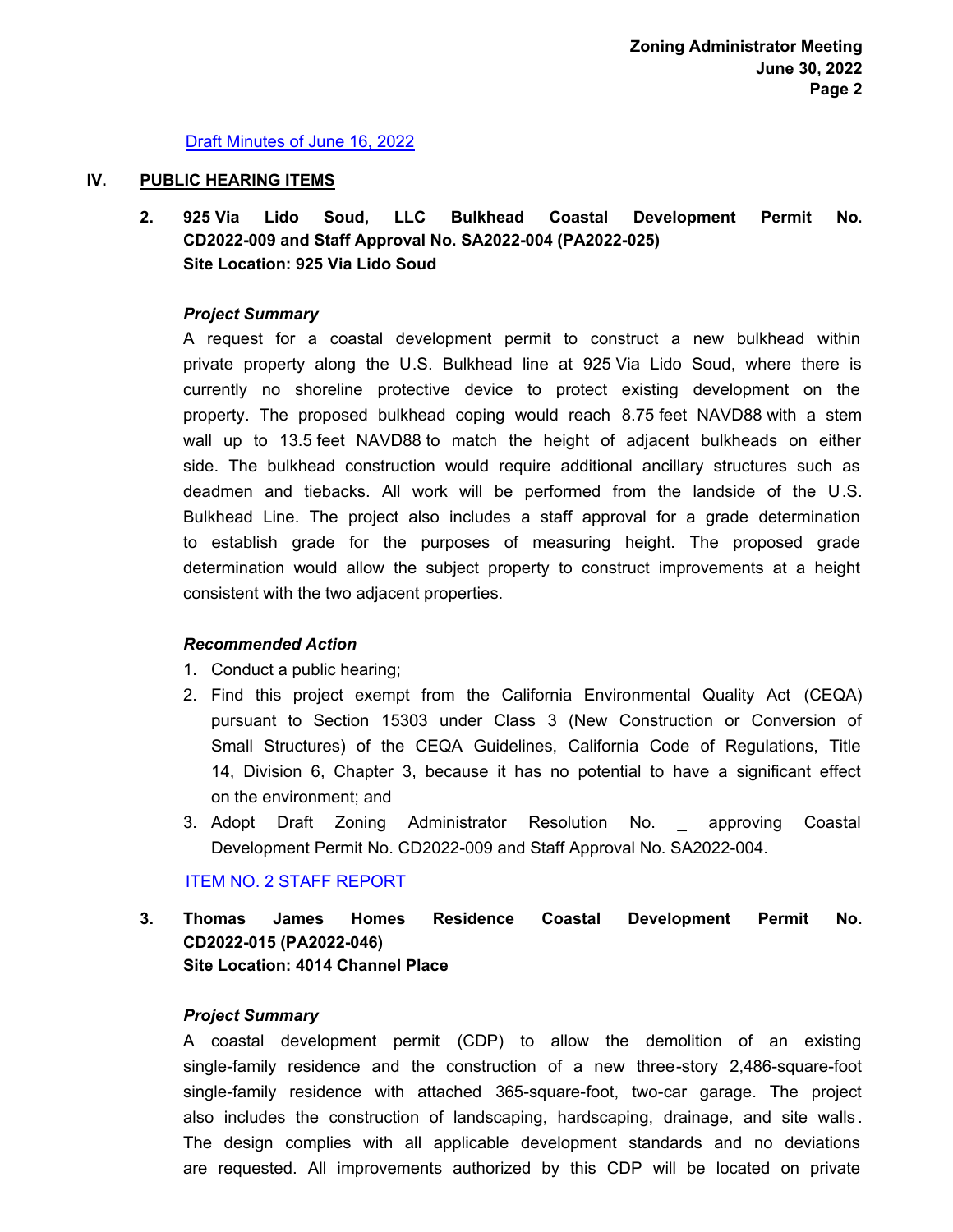property.

# *Recommended Action*

- 1. Conduct a public hearing;
- 2. Find this project exempt from the California Environmental Quality Act (CEQA) pursuant to Section 15303 under Class 3 (New Construction or Conversion of Small Structures) of the CEQA Guidelines, California Code of Regulations, Title 14, Division 6, Chapter 3, because it has no potential to have a significant effect on the environment and the exceptions to this exemption do not apply; and
- 3. Adopt Draft Zoning Administrator Resolution No. \_ approving Coastal Development Permit No. CD2022-015.

# [ITEM NO. 3 STAFF REPORT](http://newportbeach.legistar.com/gateway.aspx?M=F&ID=f8a1255f-db61-40fd-8fd7-c024089ee0ca.pdf)

**Xanadu Café Minor Use Permit Amendment No. UP2021-036 (PA2021-220) Site Location: 100 West Coast Highway, Suite 104 4.**

# *Project Summary*

A request to amend a minor use permit to upgrade the existing Type 41 (Beer and Wine - Eating Place) Alcoholic Beverage Control (ABC) License to a Type 47 (On-Sale General - Eating Place) ABC License at the existing Xanadu Café. There are no proposed changes to the floor plan and the hours of operation would remain 6 a.m. to 10 p.m., daily. If approved, this amendment will supersede Minor Use Permit Nos. UP2015-007 (PA2015-021) - (for the existing café) and UP2016-042 (PA2016-174) - (addition of Type 41 ABC License).

# *Recommended Action*

- 1. Conduct a public hearing;
- 2. Find this project exempt from the California Environmental Quality Act (CEQA) pursuant to Section 15301 under Class 1 (Existing Facilities) of the CEQA Guidelines, California Code of Regulations, Title 14, Division 6, Chapter 3, because it has no potential to have a significant effect on the environment; and
- 3. Adopt Draft Zoning Administrator Resolution No. \_ approving Minor Use Permit Amendment No. UP2021-036.

# [ITEM NO. 4 STAFF REPORT](http://newportbeach.legistar.com/gateway.aspx?M=F&ID=c34d3073-5873-449a-abc0-db687b437b91.pdf)

#### **Onyx Athletica LLC Minor Use Permit No. UP2021-041 (PA2021-247) Site Location: 847 West 16th Street 5.**

## *Project Summary*

A request for a minor use permit to establish a personal training facility and on-line activewear business within an existing 5,920-square-foot tenant space in the IG (Light Industrial) zone. The location was previously occupied by an automotive restoration business. The space will be renovated and improved with nine (9)